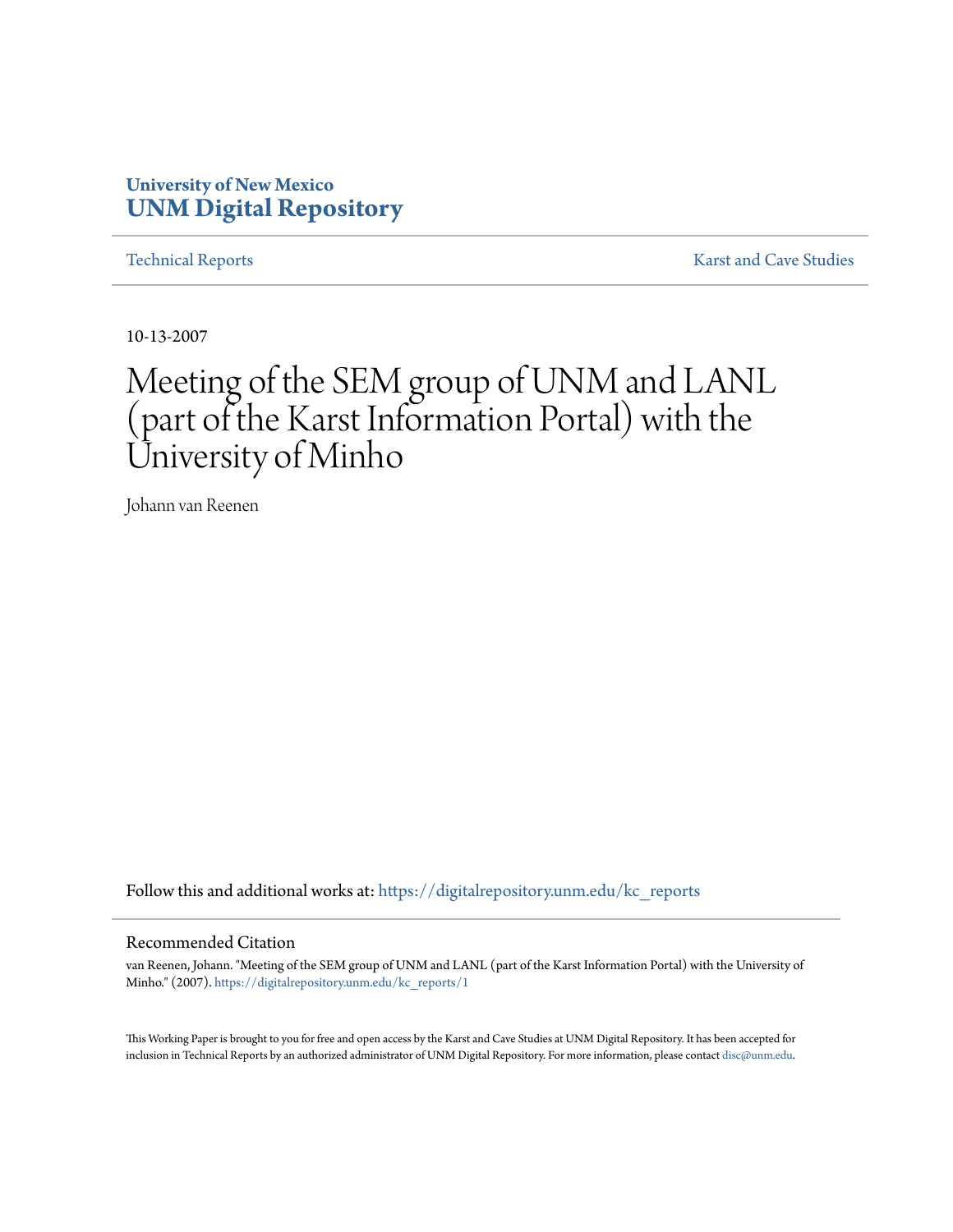## **Meeting of the SEM group of UNM and LANL (part of the Karst Information Portal) with the University of Minho**

Attending: Ana Alice Babtista (U Minho), Linn Marks Collins (E-science group at LANL), Diana Northup (Karst Scientist and UNM Library), Dale Hendrikson (UNM Libraries Library Information Technology), Christy Crowley (UL Coordinator for Scholarly Publishing), Brian Freels Stendel( UL Dspace and other developments), Zhiwu Xie (UL Latin American Grant and LANL Prototyping Group), Johann van Reenen (UL).

Reviews were provided of the Karst Information Portal (KIP) served by our partners at the University of South Florida (USF), the Scanning Electron Micrographs collection of geo-microbiology images in the DSpace KARST community, the Drupal community content management system developed for the SEM group by the LANL Partners, and an overview of U.Minho's plans for developing an interoperable set of services for Institutional Repositories to capture comments (including social tagging) and communication patterns between end-users.

At lunch the formal part of the meeting ended and members of the group attended a talk or to leave for their next destination! In the afternoon Ana, Zhiwu, and Johann continued an informal brainstorming meeting.

Issues arising:

- The UNM Dspace instance has successfully implemented the commenting system but this does not fully meet the challenge of creating relationships between objects and comments. A system of backwards and forwards tagging and archiving valueadded comments with pointers to referred digital objects (or related clusters of such objects) need a more complex solution.
	- o Ana's ideas capture some of the needed steps and the LANL Drupal work provides a way to create communities of interaction that could capture the discussions, joint agreements, and tags . But how do we archive these and make the forward and backward relationships in archival system such as Dspace, ContentDM, E-prints, Fedora and the like?
	- o Content DM can handle complex digital object but has end-user desktop requirements
	- o Dspace can handle many files of different types in one digital object with a handle URL but once submitted should not be changed other than the added comments which are currently not searchable
	- o The Web of Communication can track user relationships and behaviors but this needs to be archived as proposed by Minho
	- o ACTIONS so far:
		- Comments should be searchable. The UNM Dspace student working on making comments searchable should have a teleconference with Ana's group to explain work so far and brainstorm
		- Ana will investigate why Brian cannot make the WoC work at UNM ( Brian's notes: The WoC add-on was implemented on PapaDocs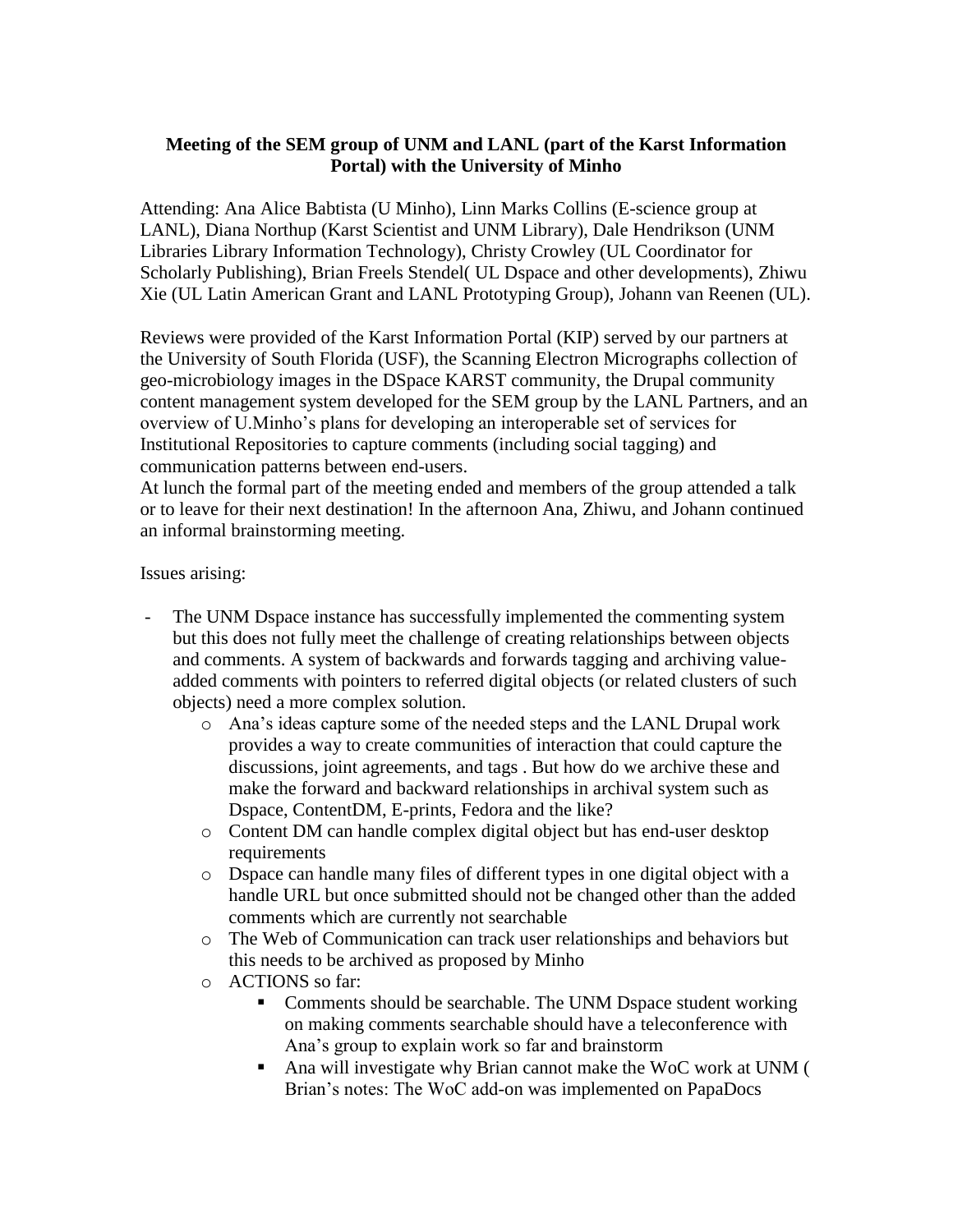alongside the Commenting add-on; it requires some functionality from the Commenting add-on. The Commenting add-on that was submitted to the DSpace community via its Sourceforge site was retooled to fit into the regular DSpace code tree. This was probably done so that it would be easier to integrate into the core code. The effect, though, is that the WoC code is looking for some things in the wrong place. I believe I could alter the WoC add-on to work. The question for me is whether it's worth the time to do this. My understanding is that none of us are going to be working on that particular add-on in the future, that Ana and her team are going to work on a different (and expanded) implementation of this functionality.)

- Ana and Christy will meet in San Antonio to talk more about this and other smaller implementation issues
- Linn and Diana worked on the paper for the HCI conference in China while they were waiting for the meeting to begin. Linn will also open a Drupal web-book instance for the SEM grant group to work together on the Whitepaper we have to prepare for AISTI (aisti.org), our current grant provider. They will make a presentation for the AISTI Board meeting of February 9.
- Johann asked Linn to create an introductory slide for the above to give board members a context of how Drupal fit in our plans and how it could be used at their organizations.
- Ana, Zhiwu and Johann continued the brainstorming in the afternoon. This was very useful and provided possible solutions to the archiving of comments. Zhiwu placed this in context of the CORE Pathways research currently underway at LANL and had a very good idea for a Comments Archive in Dspace. He and Ana will elaborate on this more but in the meantime I have asked him to summarize his and Ana's ideas to this point to be sent to the three of us initially.
	- o ACTIONS so far:
		- Zhiwu to summarize
		- Ana to discuss these ideas with her group
		- Johann to arrange a teleconference with Minho

- COMMENTS:

These are Johann's preliminary insights into how we can move ahead.

- o We need grant monies as the work we discussed in the afternoon is beyond the capacity of our current work at UNM
- o UNM Dspace should continue to work on the commenting feature, esp. searching
- o The SEM group should re-do the metadata for the current collection of images as planned
- o Diana, please send the scenarios for how scientists might work in a KIP collaboratory to Ana and Dale (I believe the rest of us have seen them)
- o The large NSF Cyber Infrastructure and E-science collaborative grants are out of our league at this time